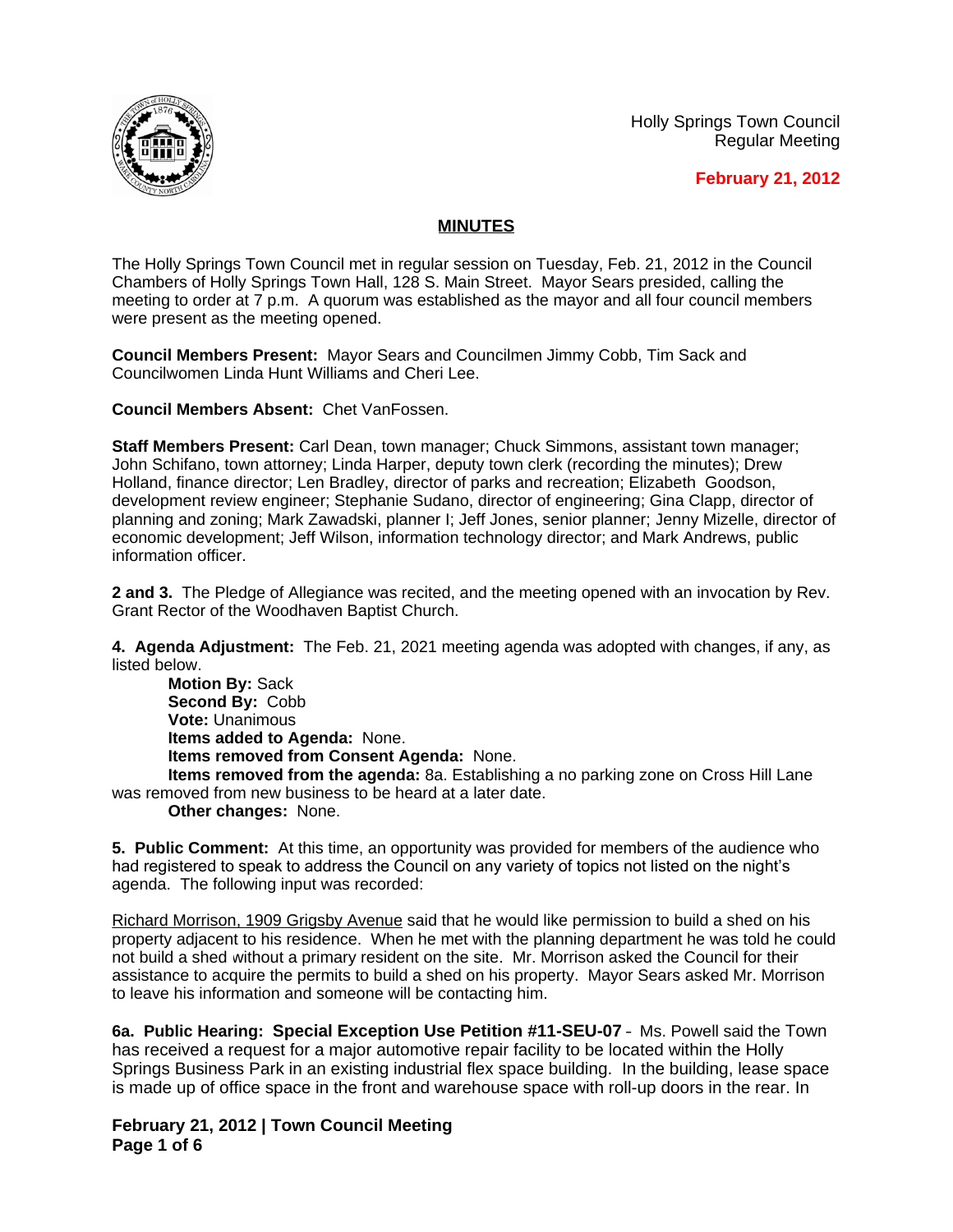total, the flex building is approximately 8,400 square feet and currently houses two businesses, General Concrete and Carolina Garage Builders.

She said the applicant would like to occupy a 2,200 square foot vacant space as necessary to perform the following automotive repair: vehicle (auto/small truck/gas/diesel) service and repair; tune-ups/oil changes/brakes/axels/transmission removal/replace (not to be rebuilt at proposed location) engine removal/replace (not to be rebuilt at proposed location), new and used tires, as well as other general vehicle maintenance as required by the manufacturer.

Councilwoman Williams asked if there will be parked vehicles on site and how the parts and oil be disposed.

Councilman Sack asked is there storage allotment for each tenant on site.

Councilman Cobb asked if the planning board approved the application.

Ms. Powell said the planning board approved the application unanimous.

With that explanation completed, Mayor Sears opened the public hearing to accept sworn testimony. The following testimony was recorded under oath administered by the Deputy Town Clerk:

Denny Brookwell, 130 Thomas Mill Road, said that each tenant has an allotted area for outside storage located to the rear of the property. He said the vehicles and parts will be disposed of properly and the used motor oil will be recycled and removed from the property.

Councilwoman Lee asked what will be the operating hours.

Mr. Brookwell said the operation hours will be Monday – Friday, 8:00 a.m. – 5:00 p.m.; Saturday, 8:00 a.m. – 2:00 p.m. and Sunday, by scheduled appointments only.

Baxter Walker, 305 Acorn Faus Court, a representative of the property owner, distributed pictures of the property showing the customer parking areas and area the tenant will be occupying.

There being no testimony, the public hearing was closed.

**Action #1:** The Council approved a motion to make and accept the findings of fact to be recorded in the minutes for Special Exception Use Petition #11-SEU-07 for Holly Springs Vehicle Service to allow for major automotive repair in the RT District as submitted by Denny Brookwell, dated 12/21/11.

## Special Exception Use Findings of Fact:

A special exception use may only be granted upon the presentation of sufficient evidence to enable a written determination that:

- a. The proposed use will not be injurious to the public health, safety, comfort, community moral standards, convenience or general welfare;
- b. The proposed use will not injure or adversely affect the adjacent area;
- c. The proposed use will be consistent with the character of the district, land uses authorized therein, and the Town of Holly Springs Comprehensive Plan;
- d. The proposed use shall conform to all development standards of the applicable district (unless a waiver of such development standards is requested as part of the special exception use petition and approved as set forth above, in which case the proposed use shall conform to the terms and conditions of such waiver).
- e. Access drives or driveways are or will be sufficient in size and properly located to: ensure automotive and pedestrian safety and convenience, traffic flow as set forth in Section 7.09 – Pedestrian Circulation and Vehicular Area Design; and, control and access in case of fire or other emergency;
- f. Off-street parking areas, off-street loading areas, trash enclosures, trash pick-up and removal, and other service areas are located so as to be safe, convenient, allow for access in case of emergency, and to minimize economic, glare, odor, and other impacts on adjoining properties and properties in the general neighborhood;
- g. The lot, building or structure proposed for the use has adequate restroom facilities, cooking facilities, safety equipment (smoke alarms, floatation devices, etc.), or any other service or equipment necessary to provide for the needs of those persons whom may work at, visit or

## **February 21, 2012 | Town Council Meeting Page 2 of 6**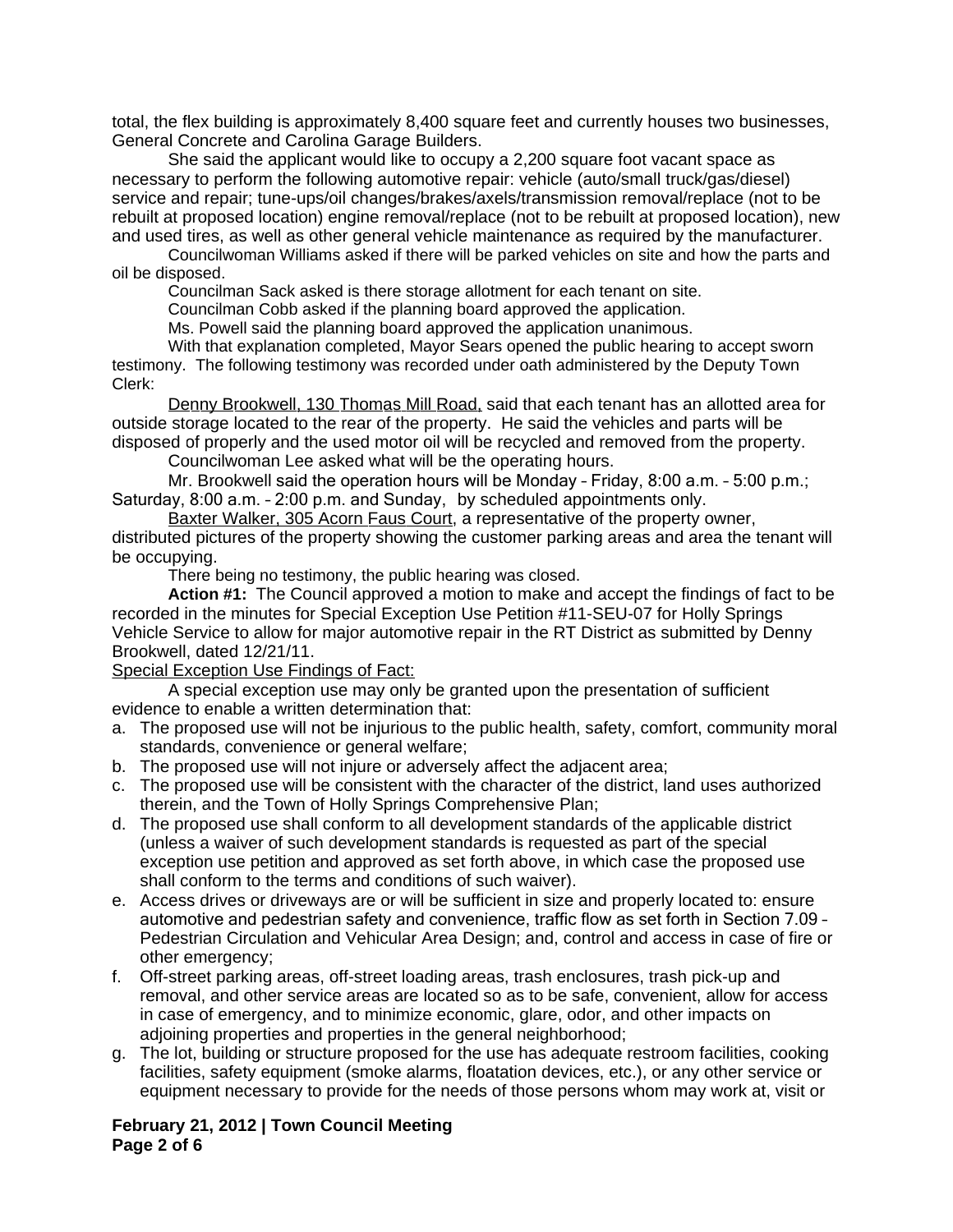own property nearby to the proposed use;

- h. Utilities, schools, fire, police and other necessary public and private facilities and services will be adequate to handle the needs of the proposed use:
- i. The location and arrangement of the use on the site, screening, buffering, landscaping, and pedestrian ways harmonize with adjoining properties and the general area and minimize adverse impacts; and,
- j. The type, size, and intensity of the proposed use (including but not limited to such considerations as the hours of operation and numbers of people who are likely to utilize or be attracted to the use) will not have significant adverse impacts on adjoining properties or the neighborhood.

**Motion By:** Williams **Second By:** Cobb **Vote:** Unanimous

*A* c*opy of Special Exception Use Petition 11-SEU-07 addressing the findings of fact is attached to these minutes.*

**Action #2:** Having made the necessary findings of fact, the Council approved a motion to approve Special Exception Use Petition #11-SEU-07 for Holly Springs Vehicle Service as submitted by Denny Brookwell, dated 12/21/11with the following condition(s):

1) Business operations must adhere to the evidence submitted by the applicant as stated in the findings of fact submitted in conjunction with 11-SEU-07.

**Motion By:** Williams **Second By:** Cobb **Vote:** Unanimous

**7. Consent Agenda:** The Council approved a motion to approve all items on the Consent Agenda. The motion carried following a motion by Councilman Sack, a second by Councilwoman Williams and a unanimous vote. The following actions were affected:

7a. Minutes – The Council approved minutes of the Council's regular meeting s held Jan. 3, and Jan. 17, 2012.

7b. Budget Report – The Council received a monthly report of amendments to the FY 2011-12 budget approved by the town manager. *A copy of the budget amendment report is attached to these minutes.*

7c. Quarterly Budget Performance Report – The Council received a quarterly budget performance report. *A copy of the quarterly budget report is attached to these minutes.*

7d. Resolution 12-03 – The Council adopted Resolution 12-03 supporting an N.C. Turnpike Authority request to the NCDOT Scenic Byways Program. *A copy of Resolution 12-03 is attached to these minutes.*

7e. Linksland Drive Traffic Signal Contract Change Order - The Council approved a change order to the Watson Electric contract for installation of the Linksland Drive traffic signal.

7f. Stormwater Maintenance Fund Reimbursement – The Council a pproved a correction to the Storm water maintenance fund reimbursement amount for O'Reilly Auto Parts.

7g. Sidewalk Repair Contract – The Council approved to r etain Precision Safe Sidewalk for repairs to existing sidewalks.

7h. Community Agency Grant Report – The Council re ceived report of resolution to community agency grant request.

7i. Water Supply Plan Update – The Council approved to r etain CDM to prepare a local water supply plan update.

**8a. Cross Hill Lane No Parking Zone** – This agenda item was removed from the agenda during agenda adjustments.

**February 21, 2012 | Town Council Meeting 8b. Pinewoods Luxury Apartment Site** – Mr. Dean said the information before the Council is a

**Page 3 of 6**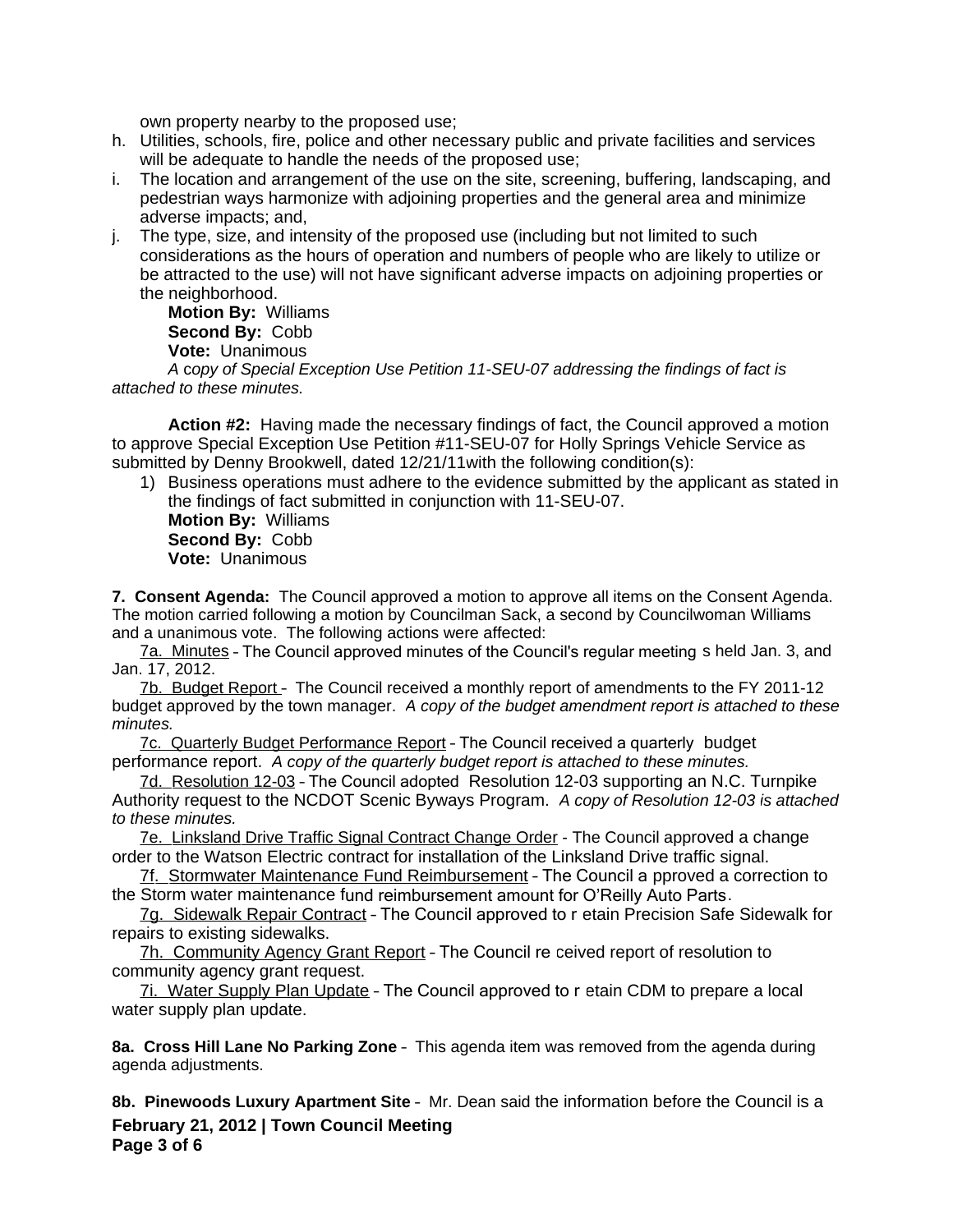request for the Town's support for HOME financing for the Pinewoods Apartment site off of Lassiter Road. He told Council that it appears the Halcon Companies, LLC have purchased this site and are looking to make it an affordable housing project. The company requested a letter last week for the Town to support its application for HOME funds, but it is my opinion the Town Council would need to authorize support, Mr. Dean said.

He added that the Town would have no financial obligation should the Council wish to support this funding application, which would be directly between the company and the County.

Mr. Dean said the company still would need to go through the process to get approval for an amended site plan. Mr. Dean stressed that the Council was not being asked to support a specific project plan, but only the company's application to Wake County for HOME funds.

Traci Dusenbury, representing Halcon Companies, LLC, Richmond, VA -- Ms. Dusenbury said the preliminary site plan proposes to reduce the density to 64 units instead of 70 units. She said revised site plans would be submitted for the review process at a later date. She said the request before the Council this evening is for its support from the Town for HOME financing from Wake County for the Pinewoods Apartment site. She said the development of the project would cost approximately \$9.3 million, and the company is requesting the minimum grant funds from Wake County.

Ms. Dusenbury said the development would house moderate-income families such as police officers, nursing aids, teachers, and bank tellers. She distributed examples of other completed projects in North Carolina. She said this development would be built using high quality materials and be affordable for the citizens of the community. This project would be an improvement to the area, she said, adding that her staff would work closely with neighbors during construction of the project.

Once the project is complete there would be an onsite manager and maintenance staff, she added.

Ms. Dusenbury asked for the Town's support to proceed with a request for HOME grant funds from Wake County of the Pinewoods Apartment project.

**Action:** The Council approved a motion to support the Halcon Companies application for HOME financing for the Pinewoods Apartment site off Lassiter Road.

**Motion By:** Sack **Second By:** Williams **Vote:** Unanimous

**8c. Civic Organization Monument Gateway Sign** – Mr. Zawadski said that in December, Town Council approved the civic organization sign concept and directed staff to proceed with final design and issuance of a request for proposals for design/build services. Staff sent out requests for proposals to 23 local masonry, landscape, and sign companies for construction of the civic organization monument sign. Three companies submitted the following proposals for the project:

Rodney's Sign Company, \$33,290 Southern Landscape Professionals, \$35,522 Signcraft Solutions, \$60,586

He said the funding is included in the amount of \$30,000 in the current year's budget for construction of the sign. All of the bids received are over budget, but staff believes that the project can be completed for less than \$30,000 by using separate contractors for sign construction, landscaping, electrical, and site clearing.

Therefore, staff recommends selecting Rodney's Sign Company as the primary contractor to complete the construction documents, site grading, and sign construction based on its reasonable cost estimate and reputation for quality work. Staff will then solicit and select the most qualified landscaping, electrical, and site clearing contractors based on cost and reputation to complete the outstanding project components. Staff believes these selections would create an attractive focal point that provides recognition for local community organizations and allow the project to be completed within budget.

Councilman Sack asked if the easement has been secured from the property owner for

## **February 21, 2012 | Town Council Meeting Page 4 of 6**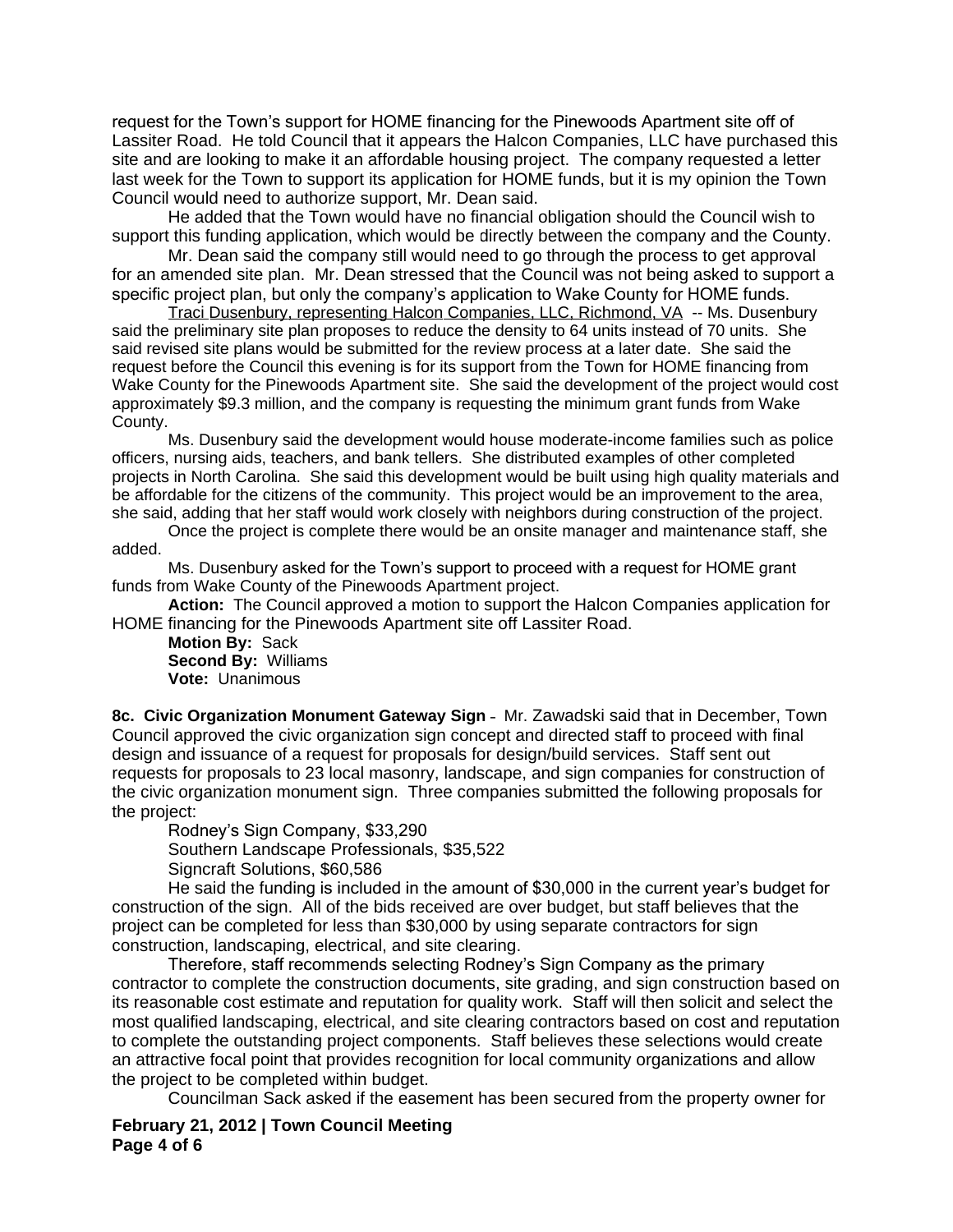the proposed sign.

Mr. Zawadski said staff is working with the property owner for an easement for sign. The Town needs information from the sign company to complete the easement agreement.

Councilwoman Lee asked about the maintenance of the sign.

Mr. Zawadski said there are no funds budgeted or a maintenance agreement for the sign.

**Action:** The Council approved a motion to retain Rodney's Sign Company as the primary contractor for construction documents, site grading, and sign construction in an amount not to exceed \$23,590.63 for a civic organizational gateway sign and authorize staff to negotiate pricing and select the most qualified landscaping, electrical, and site clearing contractors and to authorize the town manager to enter into contracts for construction, the sum total not to exceed \$30,000, after review and approval by the town attorney.

**Motion By:** Lee **Second By:** Cobb **Vote:** Unanimous

**8d. Northwest Area Plan -** Mr. Jones said the Northwest Area situated primary around US 1 Highway and Progress Energy lands, has been designated in the Vision Holly Springs: Town of Holly Springs Comprehensive Plan as an area for Industrial and Business opportunities. The Town is currently working on plans expand Industrial/ Business park opportunities in this area and have determined that a more detailed study of this area is necessary for marketing and planning purposes. With this important area identified the Town of Holly Springs prepared an RFP to solicit planning consultants to help prepare an area plan that will help identify what this area will look like in terms of amount of business, residential, commercial uses along with transportation and utilities that can be supported in the area.

He said staff request for proposals on December  $9<sup>th</sup>$  to perspective planning consultants and received 5 responses by the deadline date on January  $6<sup>th</sup>$ . He said staff met to determine which firms would be interviewed and decided to interview URS and O'Brien Atkins.

Both firms are respected planning firms and demonstrate the ability to provide the Town with a plan for this area that will be used to market and plan for the future of the Northwest Area of Town. He said staff is recommending Town Council award the contract to O'Brien Atkins, as this firm has set itself apart from other firms in terms of knowledge of master planning of Industrial/Business Parks and have great knowledge and understanding of the various certified site programs. O'Brien Atkins is also connected with other Industrial/Business park recruiters that will assist in presenting perspective companies to the Town.

He said this document will be used as a tool to recruit economic development in the Industrial/Business Park.

**Action:** The Council approved a motion to retain O'Brien Atkins for planning services to complete a Northwest Area plan and authorize the town manager to enter into a contract in the sum total not exceeding \$60,000, after review and approval of the contracts by the town attorney.

**Motion By:** Williams **Second By:** Cobb **Vote:** Unanimous

 **9. Other Business:** Mayor Sears congratulated the engineering department being it is engineering appreciation week.

Councilwoman Lee congratulated the Holly Springs High School girls' basketball team and cheerleaders for doing a great job this year.

**10**. Manager's Report: Mr. Dean informed Council members of upcoming dates of interest.

**11. Closed Session:** None.

**February 21, 2012 | Town Council Meeting Page 5 of 6**